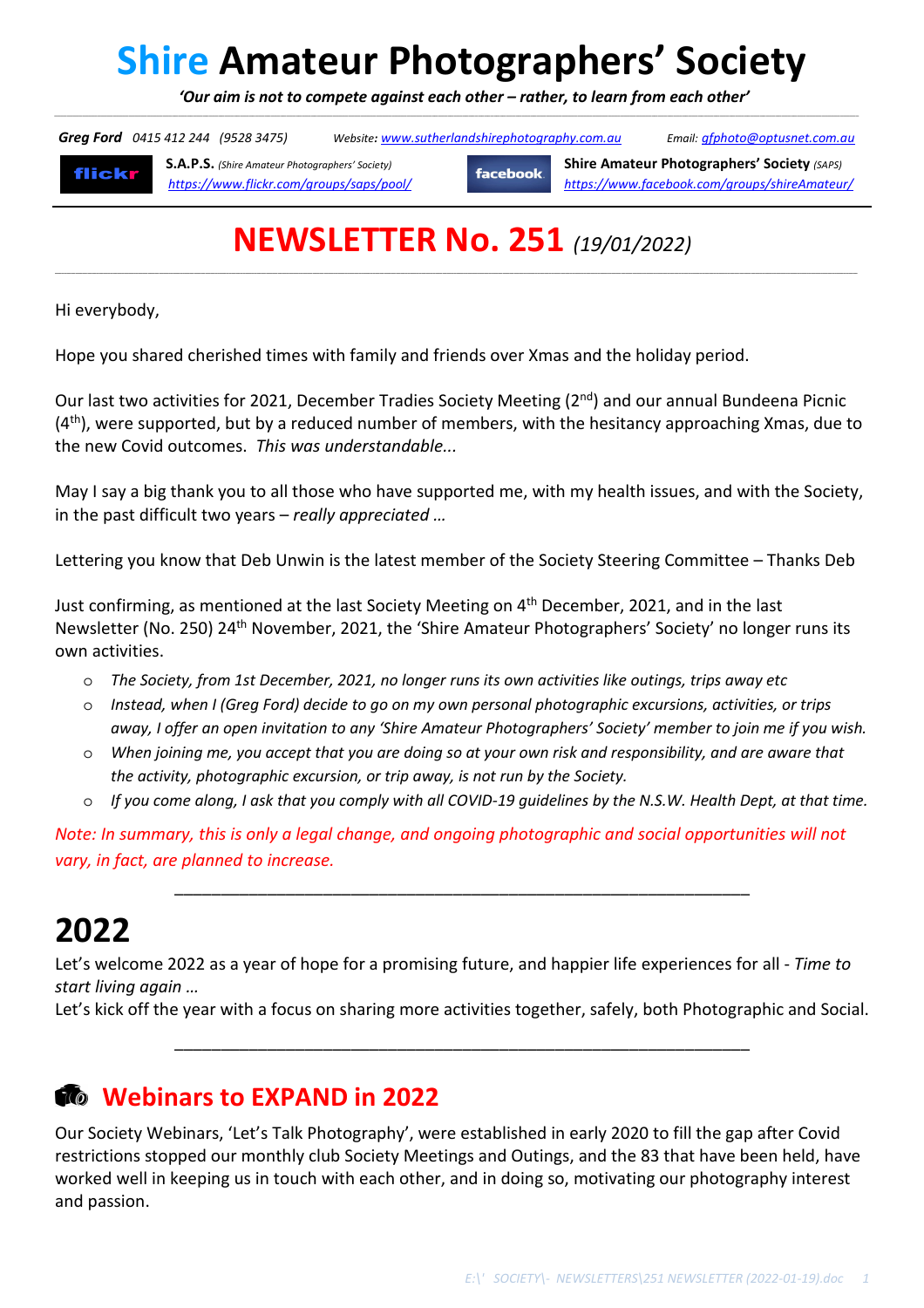In 2022 the Friday night webinar is taking on a new name: **'Let's Talk Composition'** With the new name comes a new format, and now Friday night's will be based on the composition of images, reviewing and discussing different elements, that make an image appealing, or hinder their potential.

From Wednesday 9<sup>th</sup> Feb a second webinar is being added, and it is going to look at the technical aspects of our hobby. This regular Wednesday night webinar will be called **'Let's Talk Camera Settings'**

In the past, discussing the how's and why's of the technical aspects of photography, has not be covered all that much by the Society, but now this new webinar will give you the opportunity to go to the next level of learning and understanding.

This new Webinar will be conducted as a discussion group, based on a Q&A format, intended to be a way of filling in the gaps we might have, in our technical understanding of our hobby. We will use mic's with these webinars.

A lot of people never get the chance to go to the next step of the learning curve – That will get them past just understanding the core basics.

With this webinar, we will chat about the way to use, modify, and combine settings on our cameras, to achieve better outcomes, and how to make better sense of our gear.

Feel free to ask questions, from the most basic, to more advanced, and remember, this is giving YOU the chance to fill that gap by understanding what to change, why, and forecast the outcomes you will achieve.

Here is the link that BOTH the Wednesday night webinar, or the Friday night webinar \* We use the same link for both webinars *(it's the same as you have used in the past).*

*https://us02web.zoom.us/j/88993683116?pwd=aXhSMzQ5RWhaTHpPQzlzTTNORlhSQT09 Alternatively use: Meeting I.D.* **889 9368 3116** *Password:* **040331**

*Note: Webinars won't run every week, but you will be messaged weekly, on a Friday morning outlining the activities for the following 7 days, which will include if the webinars are running during the next 7 days …* 

\_\_\_\_\_\_\_\_\_\_\_\_\_\_\_\_\_\_\_\_\_\_\_\_\_\_\_\_\_\_\_\_\_\_\_\_\_\_\_\_\_\_\_\_\_\_\_\_\_\_\_\_\_\_\_\_\_\_\_\_\_\_\_\_\_\_\_\_\_\_\_\_\_\_\_\_\_\_\_\_\_\_\_\_\_

### *Upcoming Activities*

Activities during 2022, will be held regularly, but not necessarily every week.

To keep informed of dates for next activities, please check details outlined in your weekly Friday morning message 'Photographic Society Activities Update'.

This will give you a list of Greg's activities that you are welcome to attend …

If you don't currently receive these weekly messages, please let me know (0451 412 244).

#### *SPECIAL NOTICE for 2022 Activities*

*1. You must always message Greg (0415 412 244) if you intend to come to an activity, that way additional info may be sent to you if required, or I can send you a message if activity cancelled.* 

\_\_\_\_\_\_\_\_\_\_\_\_\_\_\_\_\_\_\_\_\_\_\_\_\_\_\_\_\_\_\_\_\_\_\_\_\_\_\_\_\_\_\_\_\_\_\_\_\_\_\_\_\_\_\_\_\_\_\_\_\_\_\_\_

*2. You don't need to notify me re attendance to the monthly Tradies Society Meetings or the Wed or Fri Webinars …*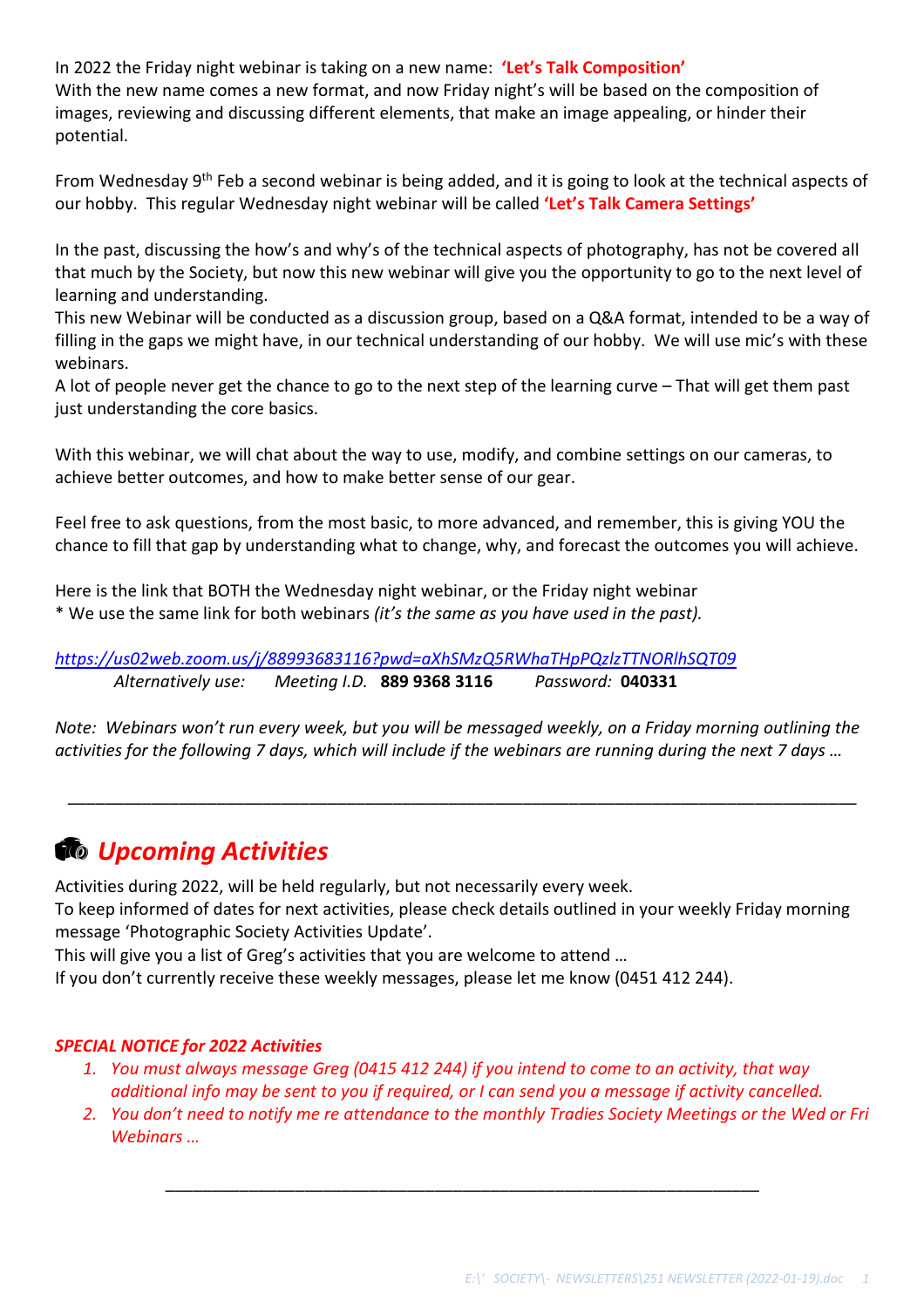*In 2022 you are invited to these following regular activities:* 

### *Photography*

- Society Tradies Meeting  $1<sup>st</sup>$  Thursday of the month (7pm)
- Society Webinar's
	- 1. 'Let's Talk Camera Settings' (Wednesday nights 7pm) *NEW*
	- 2. 'Let's Talk Composition' (Friday nights 7pm)
- Outings (weekend) Can alternate between Sat/Sun, AM/PM
- Outings (mid-week) 9.30 to 11.30am
- 3 day trips away
- 10 day trips away

### *Social*

- Walking the Wonnie Every Sunday afternoon 4.30pm
- Let's Paddle *(mid-week)* 9.30 to 11.30am *NEW starts shortly …*
- Men's Health Coffee group t.b.a. *NEW starts Tue 8th Feb …*

| Date              | Day       | <b>Time</b>       | <b>Activity</b>                                            |  |  |
|-------------------|-----------|-------------------|------------------------------------------------------------|--|--|
| $23^{rd}$ Jan     | Sunday    | $4.30 - 5.30$ pm  | <b>Walking the Wonnie</b>                                  |  |  |
| $26^{th}$ Jan     | Wednesday | $9.30 - 11.30$ am | Mid-week Outing - Bungoona Lookout (National Park)         |  |  |
| 28 $^{th}$ Jan    | Friday    | 7pm - 8pm         | 'Let's Talk Composition' - Friday Night Webinar            |  |  |
| $3^{rd}$ Feb      | Thursday  | $7pm - 8.30pm$    | <b>Tradies Monthly Society Meeting</b>                     |  |  |
| $8th$ Feb         | Tuesday   | $10$ am           | Men's Health Coffee Group NEW                              |  |  |
| $9th$ Feb         | Wednesday | 7pm - 8pm         | 'Let's Talk Camera Settings' - Wednesday Night Webinar NEW |  |  |
| $19th$ Feb        | Saturday  | t.b.a.            | Weekend Outing (Sunset) t.b.a.                             |  |  |
| Not scheduled yet |           |                   | 'Let's Paddle' Mid-week Paddle (Kayak's etc) NEW           |  |  |
| Not scheduled yet |           |                   | 3 Day Trip Away                                            |  |  |
| Not scheduled yet |           |                   | 10 Day Trip Away                                           |  |  |

\_\_\_\_\_\_\_\_\_\_\_\_\_\_\_\_\_\_\_\_\_\_\_\_\_\_\_\_\_\_\_\_\_\_\_\_\_\_\_\_\_\_\_\_\_\_\_\_\_\_\_\_\_\_\_\_\_

### *Dates for Next Activity*

### **TASKS for the HOLIDAYS** *(as outlined at the December Society meeting)*

### **Task No. 1 'Perceived Movement'**

With this Task, submit images that due to a slow shutter speed the resulting image demonstrates part of the image blurred, creating a 'Perceived Movement' technique. Using a tripod and slow shutter speeds can help …

\_\_\_\_\_\_\_\_\_\_\_\_\_\_\_\_\_\_\_\_\_\_\_\_\_\_\_\_\_\_\_\_\_\_\_\_\_\_\_\_\_\_\_\_\_\_\_\_\_\_\_\_\_\_\_\_\_\_\_\_\_\_

*For example:* A bee with just the wings blurred, or a seascape with a blurred breaking wave, or …



*'WeTransfer' up to 5 images to gfphoto@optusnet.com.au before Wednesday 2nd February*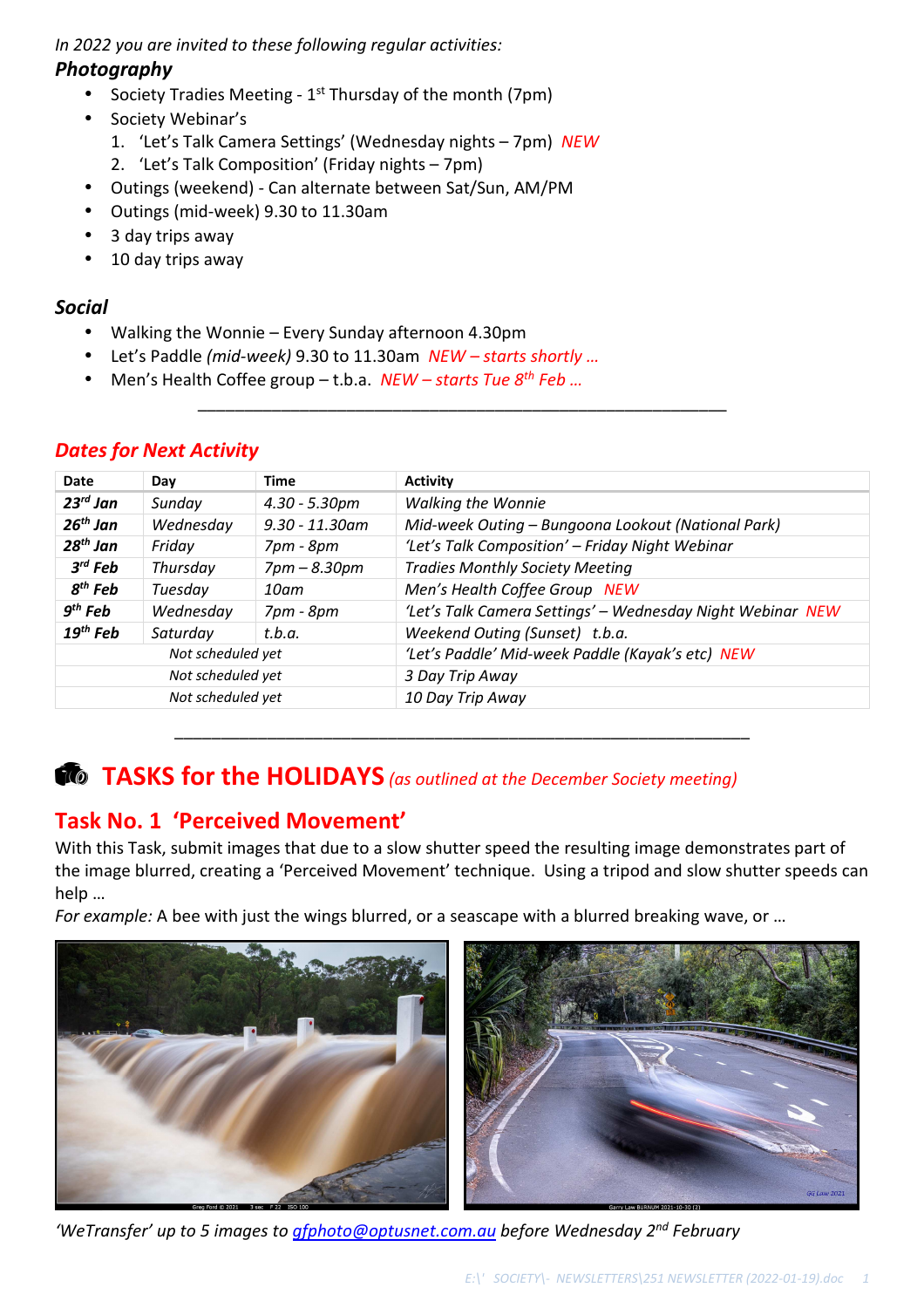### **Task No. 2 'Stop Motion Photography'**

This is an interesting Task that can be done with any subject, large or small, inside or out. What you do is take a series of images, on a tripod, of a subject that you move, a little between every image you take.

- Put your camera on a tripod
- Set up exposure of the scene (using manual better), so exposure does not change between shots
- Once you set the background, zoom, and exposure, don't move anything except the subject, a little bit at a time …
- You need to take probably a minimum of 20 images, but more is better …
- Then put them one-after-another in a slideshow at a fast transition rate
- A Powerpoint Presentation works well, and keeps the file size down
- Here is the duration timing in a Powerpoint that I think works well … but experiment …

| √) Sound: [No Sound]     |  |  |                                  | Advance Slide |                |
|--------------------------|--|--|----------------------------------|---------------|----------------|
| <b>C</b> Duration: 00.01 |  |  |                                  |               | On Mouse Click |
| Apply To All             |  |  | $\triangleright$ After: 00:00.20 |               |                |

Here is a link to a video by Kevin Parry that is a great way to start understanding 'Stop Motion Photography'. Although this video uses a phone, it explains the technique very well, and is an alternative to what I have listed above using Powerpoint … enjoy

https://www.youtube.com/watch?v=JOeMZFKGxOA

 As an idea, I got my granddaughter to help me walk her pink joggers along, then make them dance, without her wearing them …

 *'WeTransfer' up to 2 slideshows to gfphoto@optusnet.com.au before Wednesday 2nd February or ring me if you need some help (0415 412 244)* 

\_\_\_\_\_\_\_\_\_\_\_\_\_\_\_\_\_\_\_\_\_\_\_\_\_\_\_\_\_\_\_\_\_\_\_\_\_\_\_\_\_\_\_\_\_\_\_\_\_\_\_\_\_\_\_\_\_\_\_\_\_\_

### **IMAGES to send in 'FROM the PAST'**

Over the past few months I have asked you to send me any images (archival) you might have of the following subjects. This is the last call for the following …

- 1. Audley Boat Shed
- 2. Trams & Tram Sheds
- 3. Gundagai Bridges

*'WeTransfer' up to 5 images of each subject to gfphoto@optusnet.com.au before Wednesday 2nd February* 

\_\_\_\_\_\_\_\_\_\_\_\_\_\_\_\_\_\_\_\_\_\_\_\_\_\_\_\_\_\_\_\_\_\_\_\_\_\_\_\_\_\_\_\_\_\_\_\_\_\_\_\_\_\_\_\_\_\_\_\_\_\_

### **MEN'S Health Coffee Group** *(NEW)*

For men, we can face challengers over the years, and life can drag us down a bit. This is what I have found myself during the past couple of years, so I've decided to start a Men's Health group, just to have a social time-out, mid-week, just blokes, who find life a bit hard sometimes, just to share a coffee and a chat. Talking about nothing specific – photography if you like … but the opportunity is there, with other likeminded friends.

So if you're interested, just send me a text, and I will let you know where we are meeting at our first get together on Tuesday 8<sup>th</sup> February, at 10am.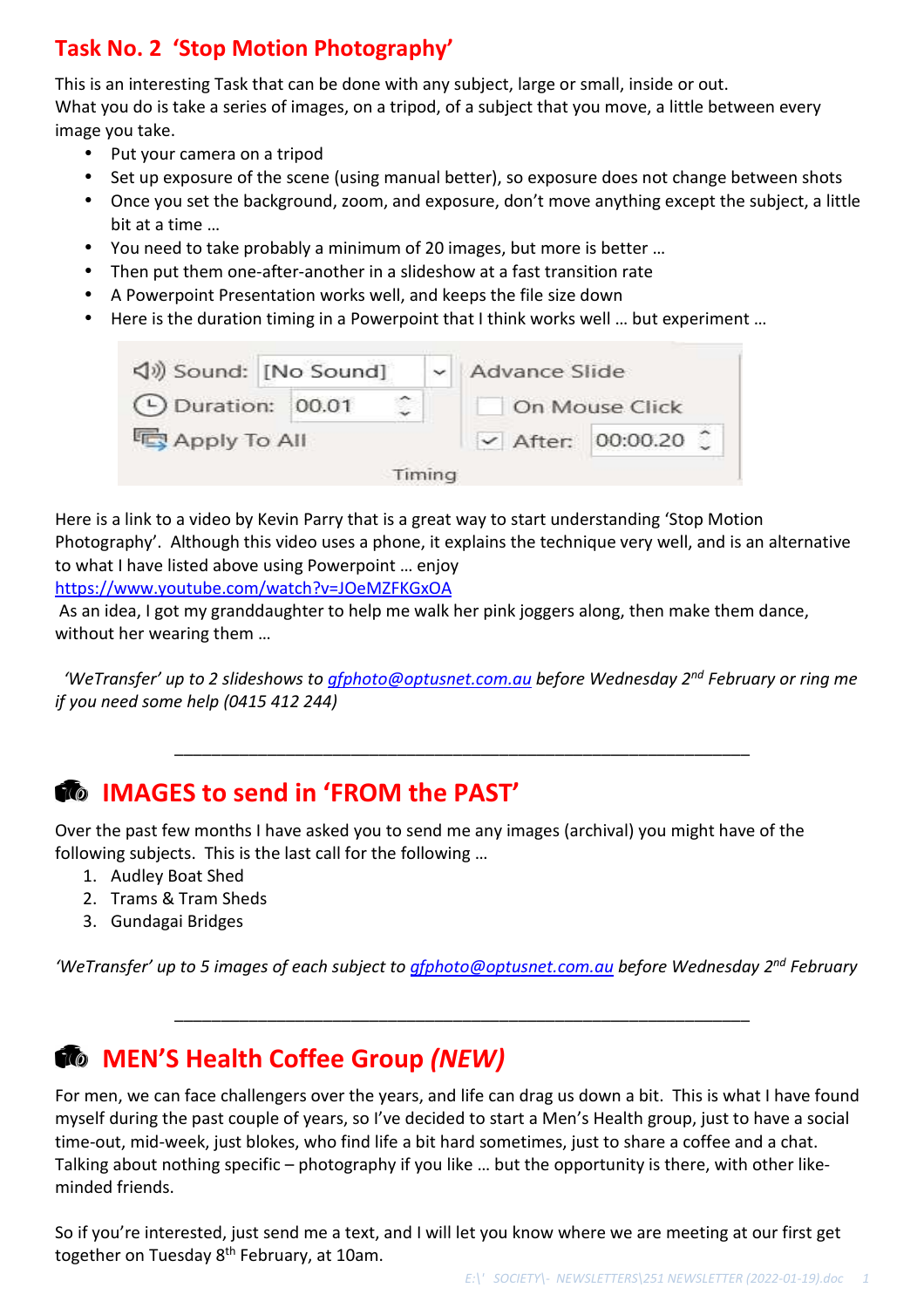It will be anonymous except for those that turn up. Nobody will know how many we get, or who has been coming. There is no commitment to attend, and if two people get together, it will be worth the effort.

*\_\_\_\_\_\_\_\_\_\_\_\_\_\_\_\_\_\_\_\_\_\_\_\_\_\_\_\_\_\_\_\_\_\_\_\_\_\_\_\_\_\_\_\_\_\_\_\_\_\_\_\_\_\_\_\_\_\_\_\_\_\_\_\_\_\_\_\_* 

Sometimes the little things make all the difference …

### **NEXT Tradies Society Meeting (3rd January, 2022 – 7pm)**

I will send out a text message to you couple of days before the Meeting, updating you on the Meeting …

#### *Tradies Society Meeting Room is the Elouera Room (downstairs)*

- Past Reception there are stairs going down to your front-right
- Go down, then at bottom turn right, and right again to access our meeting room (Elouera room)
- You are allowed to take food and beverages into the room

#### *Society Meeting Attendance & Membership (Calendar year)*

- Meeting attendance \$5
- 2022 Society Membership \$30
- *Note: Society Membership Form at the end of this Newsletter or available at the meeting*

### *The Photographic Society would like to thank Tradies Gymea for generously offering their facilities for our Meetings …*

\_\_\_\_\_\_\_\_\_\_\_\_\_\_\_\_\_\_\_\_\_\_\_\_\_\_\_\_\_\_\_\_\_\_\_\_\_\_\_\_\_\_\_\_\_\_\_\_\_\_\_\_\_\_\_\_\_\_\_\_\_\_

\_\_\_\_\_\_\_\_\_\_\_\_\_\_\_\_\_\_\_\_\_\_\_\_\_\_\_\_\_\_\_\_\_\_\_\_\_\_\_\_\_\_\_\_\_\_\_\_\_\_\_\_\_\_\_\_\_\_\_\_\_\_

*NOTE: Tradies accept NSW Government \$25 Dine vouchers …* 

### *Current Enhancement Task*

The current enhancement Task for the month can be downloaded from the link below: *https://sutherlandshirephotography.com.au/zoom/enhancement.RAF* 

*'WeTransfer' up to 3 images to gfphoto@optusnet.com.au before Wednesday 2nd February* 

### **Membership 2022**

2022 Membership of Photographic Society is \$30 (calendar year).

- Membership Form is at the end of this Newsletter, or available at Tradies Meetings.
	- Why not print and fill in before meeting (to save time)

#### *NEW Bank deposit details …*

- o *Bank: Westpac*
- o *Account Name: Gregory Ford*
- o *Account Number: 502105*
- o *BSB: 732-155*
- o *Amount: \$30*
- o *Reference: your surname or last 3 digits of mobile number*

*Please fill out this form and email back to gfphoto@optusnet.com.au then message me to let me know you have made payment. I will message you confirming receipt of payment, thank you*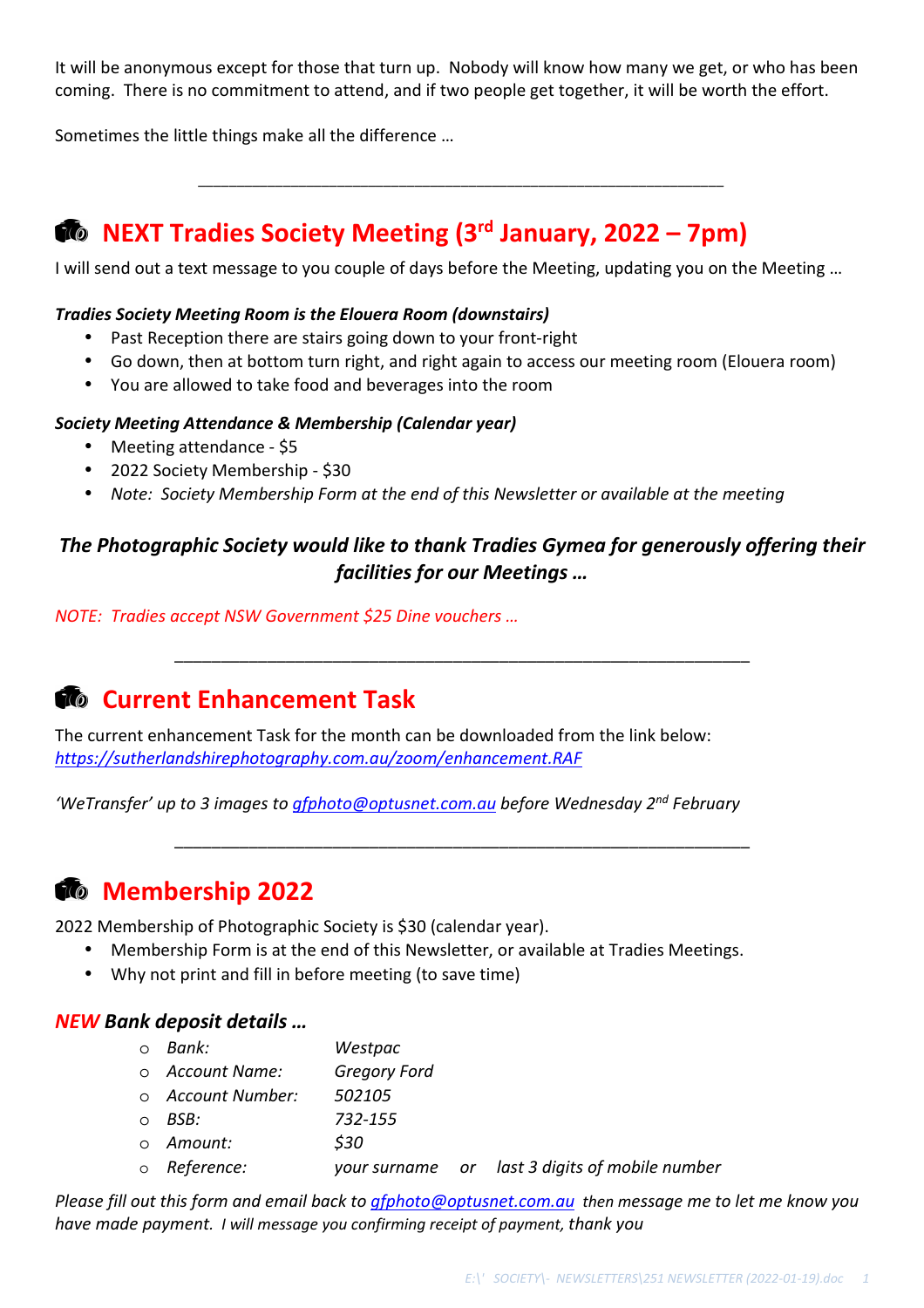### *<b>M* Society LINKS Page

*All these links will remain current, so can be added to your favourites, or keep this document to link page in future …* 

### *Photographic Society Links Page – All Links*

• *https://sutherlandshirephotography.com.au/photographic-society-links/*

### *Link to Next LIVE Webinar:*

- *https://us02web.zoom.us/j/88993683116?pwd=aXhSMzQ5RWhaTHpPQzlzTTNORlhSQT09*
- *Alternatively use: Meeting I.D.* **889 9368 3116** *Password* **040331**

#### *Download Last Tradies Club Meeting Powerpoint:*

*https://sutherlandshirephotography.com.au/zoom/club-meeting.pps* 

- *It will take about a minute to download and open on your screen …*
- *Progress slides by using arrow keys, space bar or Return key … (forwards & backwards)*
- *Using menu bar bottom of screen you can save this presentation if you wish*
- *This link will be updated with the new meeting after it is held*

### *Replay/Download Last Webinar Video:*

*https://sutherlandshirephotography.com.au/zoom/webinar-meeting.mp4*

- *To Download, when video starts, right-click on screen, and then 'Save video as …' or just watch it …*
- *It will take about a minute to download, and will go to your download folder …*
- *This link will be updated with the new meeting after it is held*

#### *Latest Newsletter*

*https://sutherlandshirephotography.com.au/saps-newsletter/*

#### *Download Last Enhancement File:*

*https://sutherlandshirephotography.com.au/zoom/enhancement.RAF* 

- Downloads file to enhance for this month
- This link will be updated with the new image each month

### *Society Task & Outing Albums Link:*

*https://www.flickr.com/photos/187501073@N07/albums* 

• To access all the albums of past Tasks & Outings

### *Flickr – S.A.P.S Group*

*https://www.flickr.com/groups/saps/pool/* 

• Member images posted to the Society Flickr page by Members

### *Facebook – Shire Amateur Photographers' Society*

*https://www.facebook.com/groups/shireAmateur/* 

• Society social media page for members to interact, and post as they like ...

#### *Shire Amateur Photographers' Society WEBSITE*

*http://sutherlandshirephotography.com.au/photographic-society-2/* 

• Section of Sutherland Shire Photography to access Society information

#### *Greg's Flickr 'Photographers Thoughts' Link:*

*https://www.flickr.com/photos/13286489@N07/* 

• Greg's site to view some of his images

### *Sutherland Shire Photography - Photography Classes WEBSITE*

*http://sutherlandshirephotography.com.au/digital-photography-classes/*

• Here you can research the Photography Courses that are run by Greg (0415 412 244)